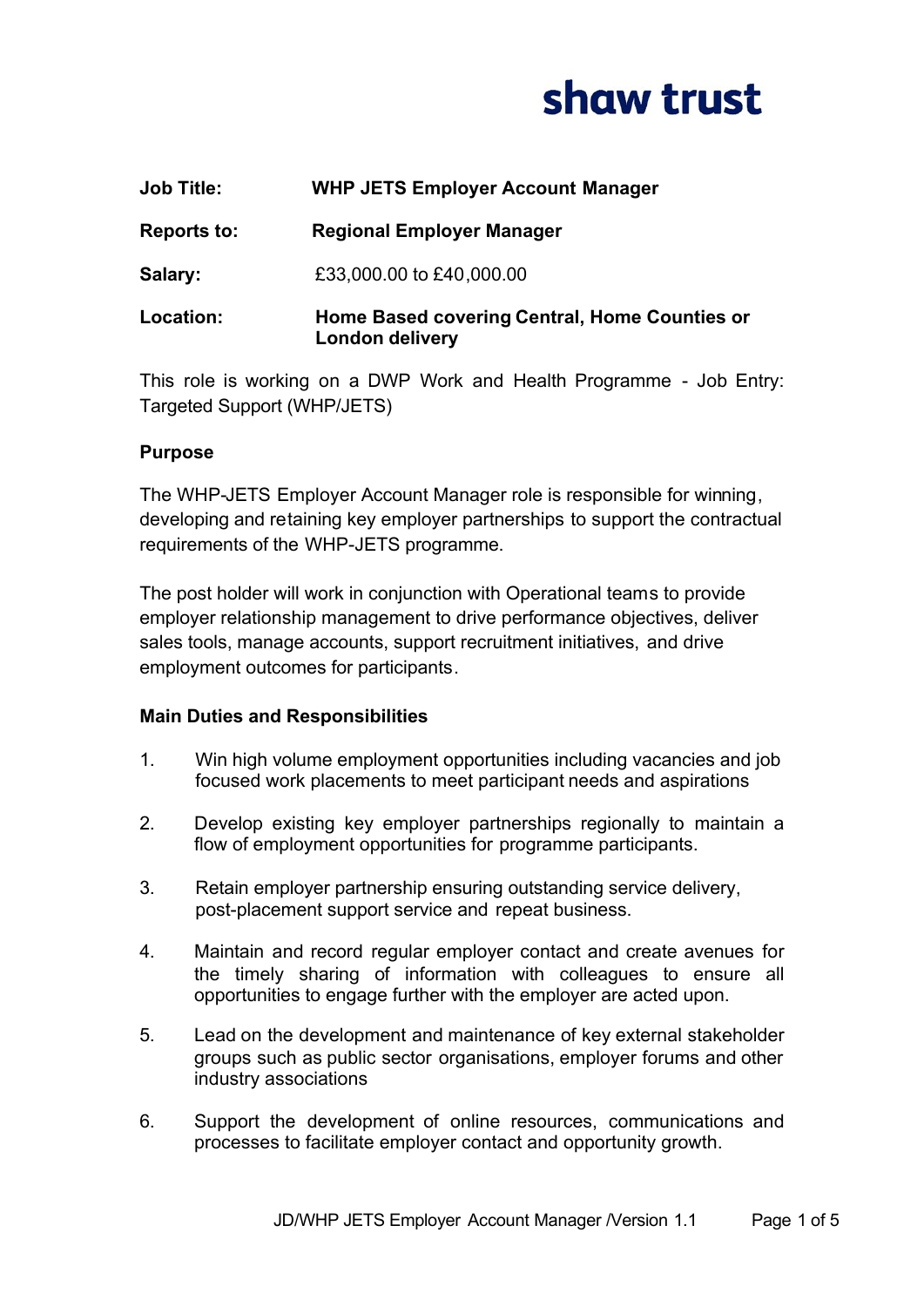

- 7. Be a source of knowledge about how to engage and maximise employer relationships for the wider operations team.
- 8. Support the measurement of employer satisfaction and success by gathering feedback and contributing to continuous improvement.
- 9. Work closely with colleagues in Operations, Marketing and the supply chain and engage with PR activities to enhance Shaw Trust's reputation and presence with local and national businesses.

This job description is intended to provide a broad outline of the main duties and responsibilities only. The post holder will need to be flexible in developing the role in conjunction with the line manager. The post holder may be asked to carry out any other delegated duty or task that is in line with their post.

#### **Other**

- 1. To undertake any further training as identified in the Shaw Trust review procedures.
- 2. Ensure that safe working practices are followed in respect of COSHH and other Risk Assessment control measures.
- 3. Employees must comply with the provisions of 'The Health and Safety at Work etc. Act 1974' and must take reasonable care for the health and safety of themselves and of other persons who may be affected by their acts of omissions whilst at work. Employees are also required to cooperate with their employer to enable them to perform or comply with any statutory provisions. The Trust's efforts to promote a safe and healthy working environment can only succeed with the full co-operation of its employees.
- 4. To understand, comply with and promote Shaw Trust's safeguarding policy and procedures. It is the responsibility of all employees to make the working environment safe and secure for all. Everyone must adhere to the 5 Rs in relation to possible abuse: Recognition, Response, Reporting, Recording and Referral. The Trust can only ensure its dedication to the protection of vulnerable people with the full cooperation of its employees.
- 5. The Trust has an Equality, Diversity and Inclusion Policy and it is the responsibility of all staff to comply with this. The key responsibilities for staff under this Policy are set out in the Trust Code of Conduct.
- 6. To maintain the confidentiality about clients, staff and other Trust business. The work is of a confidential nature and information gained must not be communicated to other persons except in the recognised course of duty. The post holder must meet the requirements of the Data Protection Act at all times.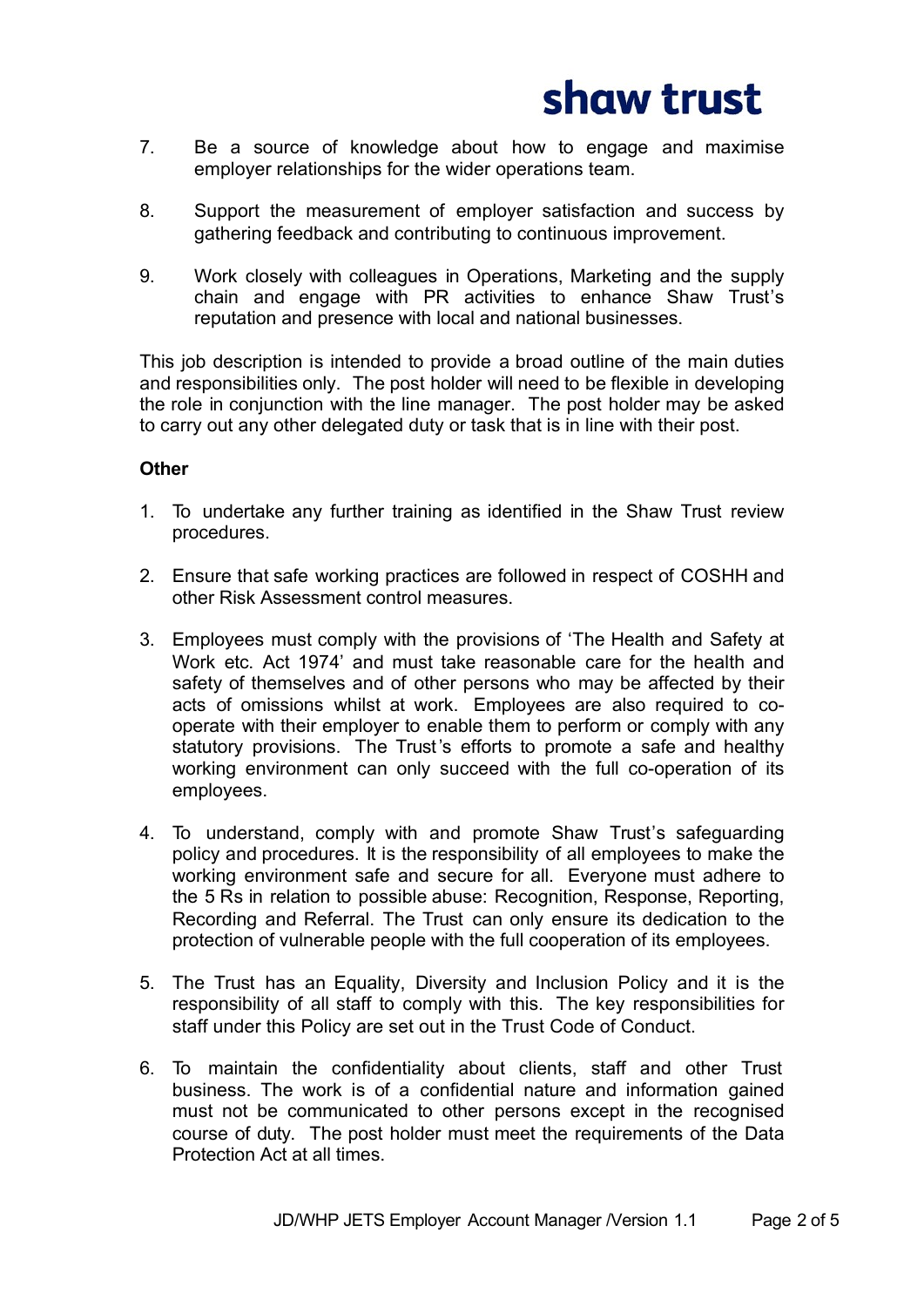

- 7. To maintain awareness of risk and to take personal responsibility for ensuring that the Trust is not unnecessarily exposed to risk. To report any issues or concerns relating to risk and the effectiveness of the Trust's risk management arrangements.
- 8. Be aware of, promote and implement Shaw Trust's Risk, Quality and Information Security Management Systems.
- 9. To report to line manager, or other appropriate person, in the event of awareness of bad practice.
- 10. Recycle and manage energy within your environment.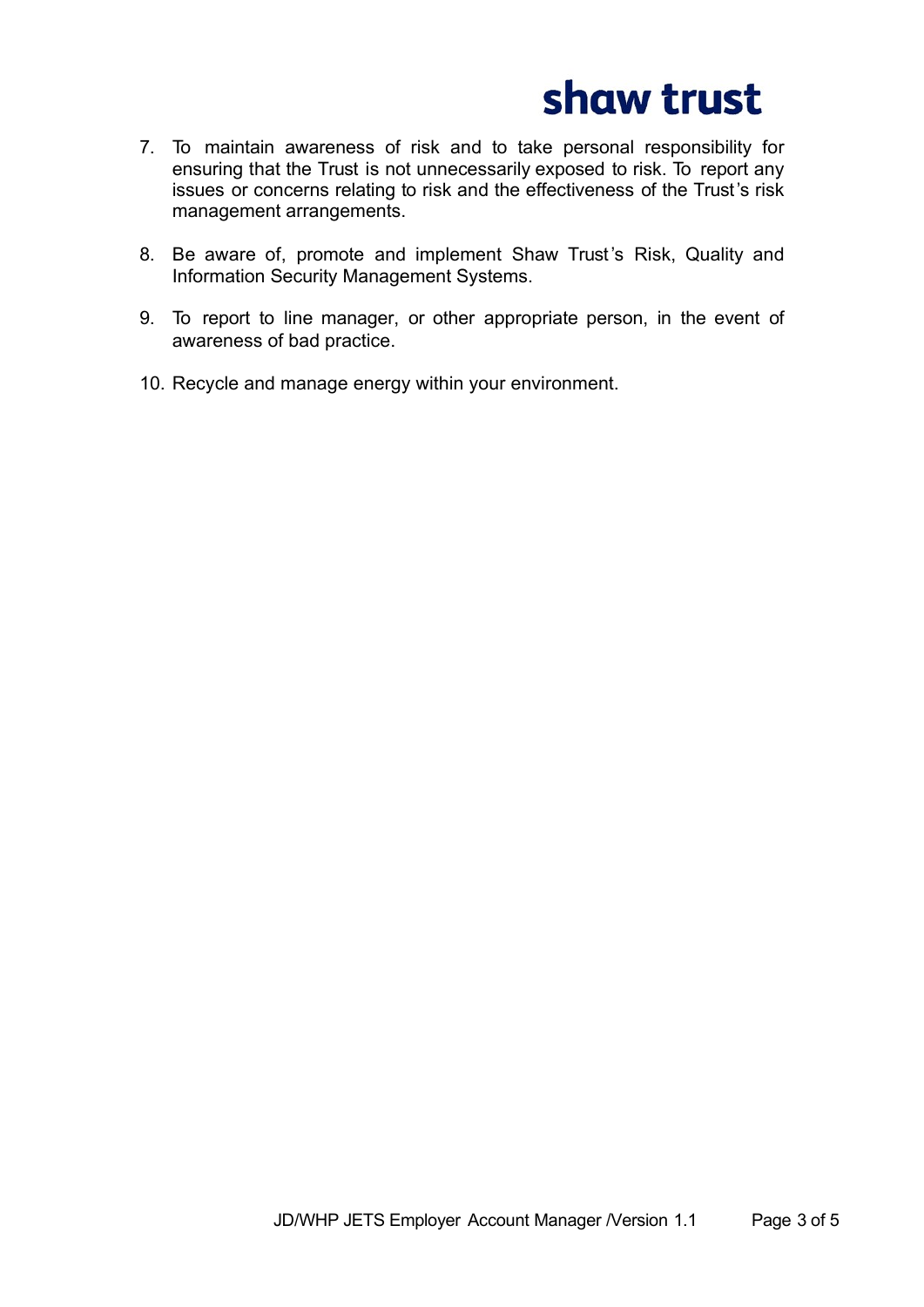

## **Person Specification**

## **Job Title: WHP JETS Employer Account Manager**

#### $(E = E$ ssential  $D = D$ esirable)

#### **Technical competency (qualifications and training)**

· Holding or able to achieve NVQ Level 4 Sales and Marketing or Customer Service (or equivalent) **(D)**

#### **Experience, Knowledge and Skills**

- · A track record of establishing and maintaining productive relationships with employer. **(E)**
- · Proven experience of meeting and exceeding targets. **(E)**
- · Experience of working in employment and/or training sectors. **(E)**
- · Recruitment and/or sales experience. **(E)**
- · Established industry and commercial networks. **(D)**
- · Understanding of employer expectations and health and safety requirements and responsibilities. **(E)**
- · Knowledge of performance improvement approaches. **(D)**
- · Knowledge of current recruitment practice and corporate social responsibility . **(E)**
- · Knowledge of the local and regional labour market. **(E)**
- · Knowledge of benefit system and employment programmes. **(D)**
- · Effective negotiation and persuasion skills. **(E)**
- · Able to quickly identify problems, think flexibly and resolve issues. **(E)**
- · Team player . **(E)**
- · Highly organised and adept at optimal time management . **(E)**
- Flexibility to cope with the varying demands of the role, managing time effectively to achieve the desired results. **(E)**
- · Comfortable working remotely using a range of digital channel including phone, video conferencing, instant messaging and email. **(E)**
- · Good administration, IT and organisational skills with good experience of using MS office software. **(E)**
- · Excellent communication and presentation skills. **(E)**

### **Safeguarding**

- · Be able to display an awareness, understanding and commitment to the protection and safeguarding of young people and vulnerable adults. **(E)**
- · This post requires a Disclosure and Barring Service check at Enhanced level. **(E)**

## **Other**

- · Have an understanding of and be able to demonstrate a commitment to Equal Opportunities, Diversity and Inclusion. **(E)**
- · Willingness to undertake frequent travel around sites in the UK, including occasional overnight stays. **(E)**